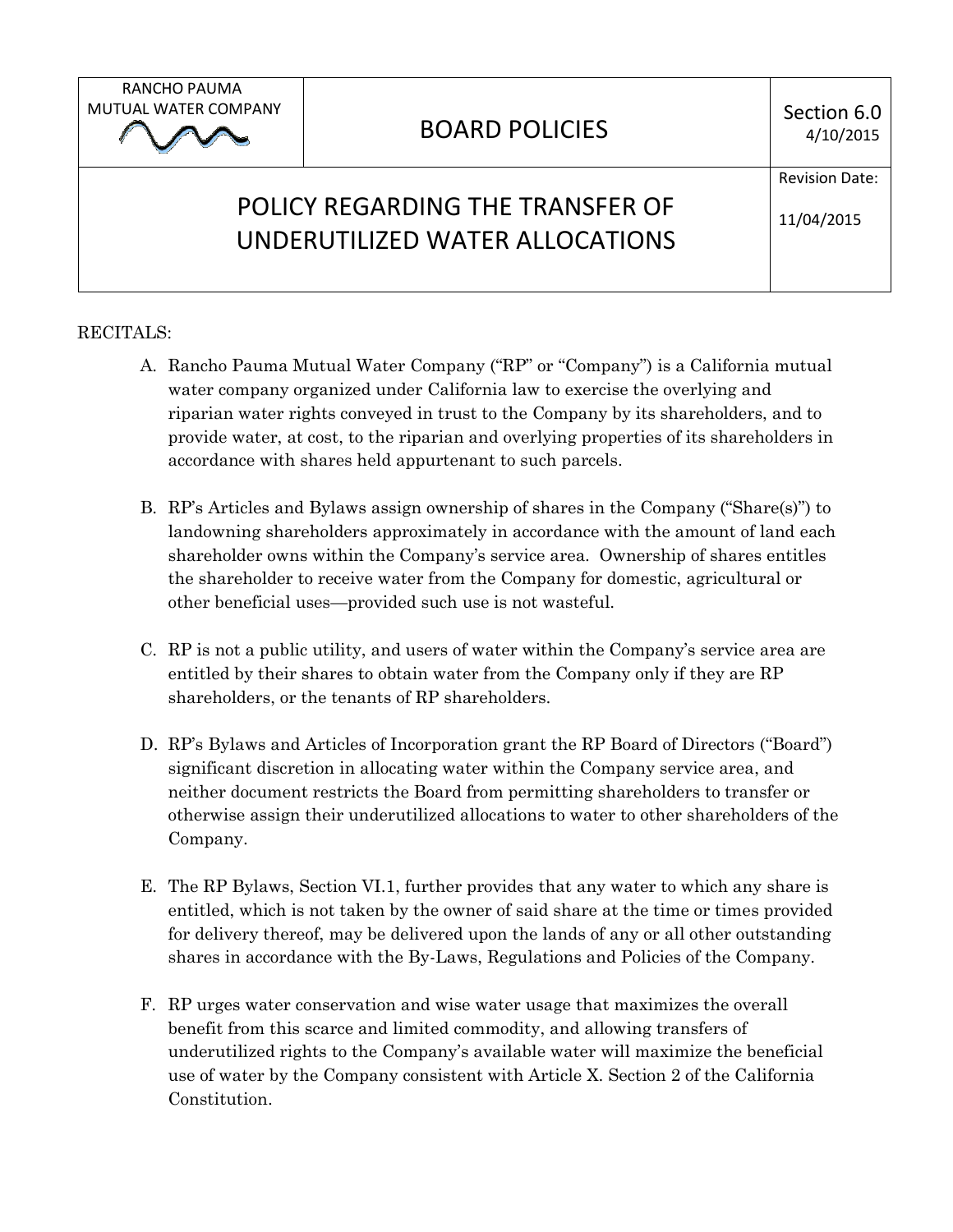## POLICY:

- 1. Based on the foregoing recitals, RP's Board of Directors has determined that it is in the best interests of its Shareholders and the Company to adopt the following policy, detailed in paragraphs 2-10 below, with regard to proposed transfers of underutilized allocations of water between RP shareholders.
- 2. At its discretion, the Board of Directors of RP may accept and approve, for purposes of water allocation per share and billing of water usage per share, agreements between shareholders ("Transfer Agreements") that memorialize transfers of allocations to use water that are determined by the RP Board to be consistent with this Policy and in the best interests of the Company. Transfer Agreements shall contain terms consistent with the eligibility requirements set forth herein provided that each party to a Transfer Agreement provides an indemnity in favor of RP and its directors against all costs or losses that they may suffer or incur arising directly or indirectly from the approval of the Transfer Agreement by the RP Board, or by virtue of any future action taken by RP in furtherance of the Transfer Agreement.
- 3. The discretion afforded the RP Board of Directors by the Company Bylaws allows the Board considerable discretion in allocating water for use within the Company's service area. Accordingly, should the Board deem approval of a Transfer Agreement to be in the best interests of the Company, the Board may authorize RP shareholders to contract with other RP shareholders for the temporary transfer of water that is otherwise available for delivery as a result of underutilized allocations on parcels entitled to greater deliveries than they actually use. "Transfers" of under-utilized allocations between willing shareholders may be considered and approved by the Board, in its sole discretion, where:
	- a. both the transferor and transferee parcels are entirely within the Company's service area, and both are at least 10 acre parcels;
	- b. both parcels are entitled to receive water from the Company as a result of shares that have been made appurtenant to the transferor and transferee parcels;
	- c. the transferor parcel is not taking, or agrees not to take, water that it would otherwise be entitled to take by virtue of the number of shares appurtenant to the transferor parcel, thereby creating "surplus" water available for transfer;
	- d. the transferor and transferee agree to the transfer for a term of at least five years during which time the transferor agrees that the transferred allocation will be used on the parcel belonging to the transferee during the term of their agreement;
	- e. both transferor and transferee agree to be bound by any future reduction of water that might be required by RP in response to water shortage, system upset, or other legal/regulatory driver;
	- f. all water use on both parcels occurs on lands that overlie the Rincon Groundwater Basin, as that Basin has been described in the 1953 Stipulated Judgment in *Strub v. Palomar Mutual Water Company*;
	- g. the Transfer Agreement provides that the transferor and transferee will be billed based upon the amount of water actually used on each parcel—as determined by the Company's meters, and each party shall then be responsible for paying the Company for the amount used on their respective parcel based on then applicable rates and charges.